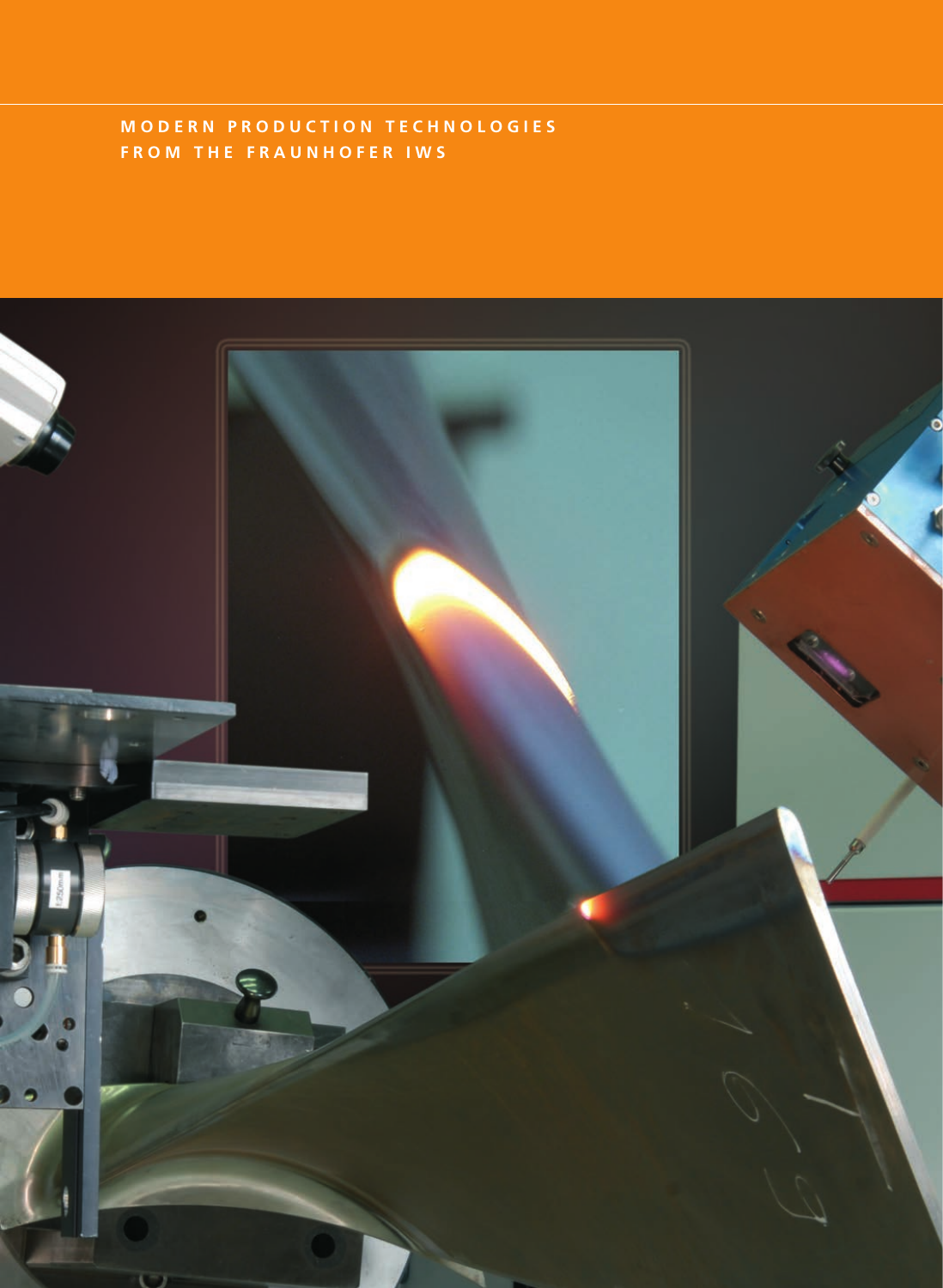## **LASER - THE PERFECT TOOL FOR INCREASING THE SERVICE LIFE OF TURBINE BLADES**

For more than a quarter of a century, the IWS has been working with laser assisted surface finishing processes to reduce the damage to turbines caused by condensed water droplets at low pressure. The water droplets destroy the leading edge of the turbine blades, which are designed for decades-long use. The result is considerable economic damage. With laser hardening with flexible beam shaping, scientists have found a solution for Martensitic hardened steel turbine blades which also deals with the constantly changing blade geometry. The result is a significantly increased wear resistance and, thanks to a hardness zone expansion, which will reduce stress, a significantly longer service life.

The question of how to increase the energy efficiency of steam turbines remains a topical issue for the IWS. The mechanical properties of Martensitic steels, however, are not sufficient to achieve the desired goal of free-standing, very long final stage blades with reduced gap loss without steam elements or the use of cover blades. Precipitation hardenable CR-NI steels were a suitable material for this purpose, however its use required the development of a new localized heat treatment technology for the leading edge.